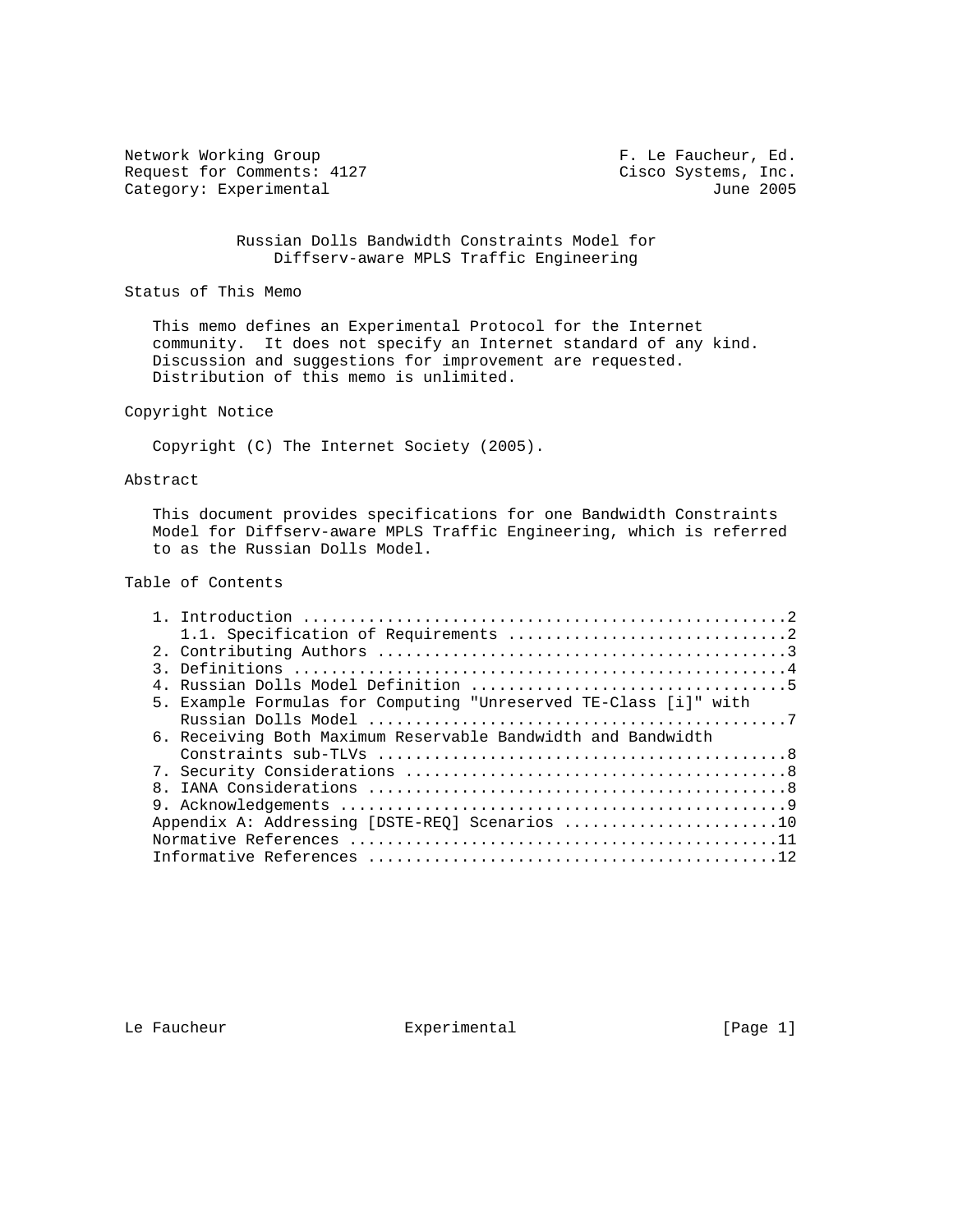## 1. Introduction

 [DSTE-REQ] presents the Service Providers requirements for support of Diffserv-aware MPLS Traffic Engineering (DS-TE). This includes the fundamental requirement to be able to enforce different Bandwidth Constraints for different classes of traffic.

 [DSTE-REQ] also defines the concept of Bandwidth Constraints Model for DS-TE and states that "The DS-TE technical solution MUST specify at least one Bandwidth Constraints Model and MAY specify multiple Bandwidth Constraints Models".

 This document provides a detailed description of one particular Bandwidth Constraints Model for DS-TE which is introduced in [DSTE-REQ] and called the Russian Dolls Model (RDM).

 [DSTE-PROTO] specifies the Interior Gateway Protocol (IGP) and RSVP- TE signaling extensions for support of DS-TE. These extensions support RDM.

#### 1.1. Specification of Requirements

 The key words "MUST", "MUST NOT", "REQUIRED", "SHALL", "SHALL NOT", "SHOULD", "SHOULD NOT", "RECOMMENDED", "MAY", and "OPTIONAL" in this document are to be interpreted as described in [RFC2119].

Le Faucheur **Experimental** Experimental [Page 2]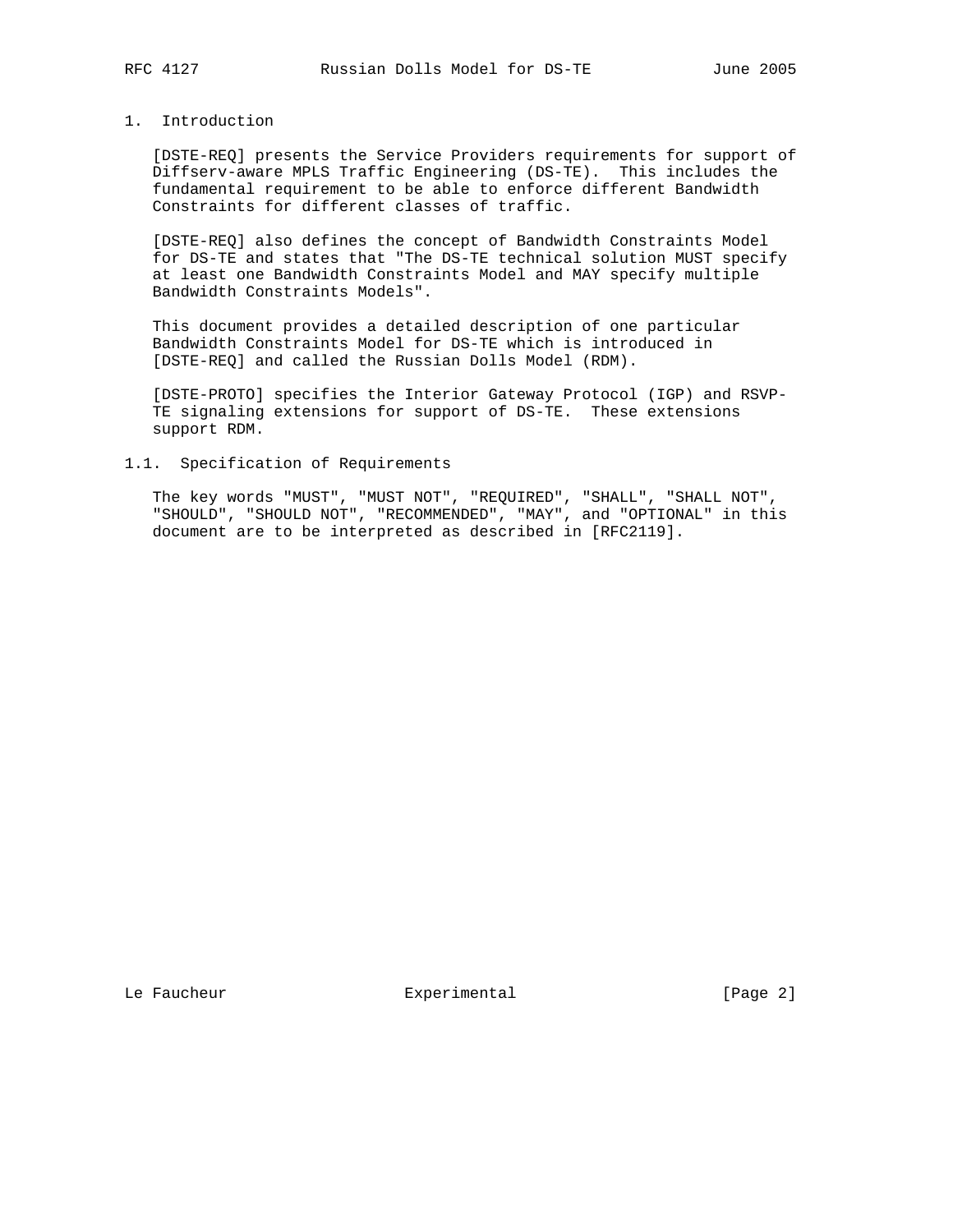## 2. Contributing Authors

 This document was the collective work of several authors. The text and content were contributed by the editor and the co-authors listed below. (The contact information for the editor appears in the Editor's Address section.)

Jim Boyle **Kireeti Kompella**  Protocol Driven Networks, Inc. Juniper Networks, Inc. 1381 Kildaire Farm Road #288 1194 N. Mathilda Ave. Cary, NC 27511, USA Sunnyvale, CA 94099 Phone: (919) 852-5160 EMail: kireeti@juniper.net EMail: jboyle@pdnets.com William Townsend Thomas D. Nadeau Tenor Networks Cisco Systems, Inc.

Phone: +1-978-264-4900 Phone: +1-978-244-3051

 100 Nagog Park 250 Apollo Drive Acton, MA 01720 Chelmsford, MA 01824

EMail: btownsend@tenornetworks.com EMail: tnadeau@cisco.com

 Darek Skalecki Nortel Networks 3500 Carling Ave, Nepean K2H 8E9

 Phone: +1-613-765-2252 EMail: dareks@nortelnetworks.com

Le Faucheur **Experimental** Experimental [Page 3]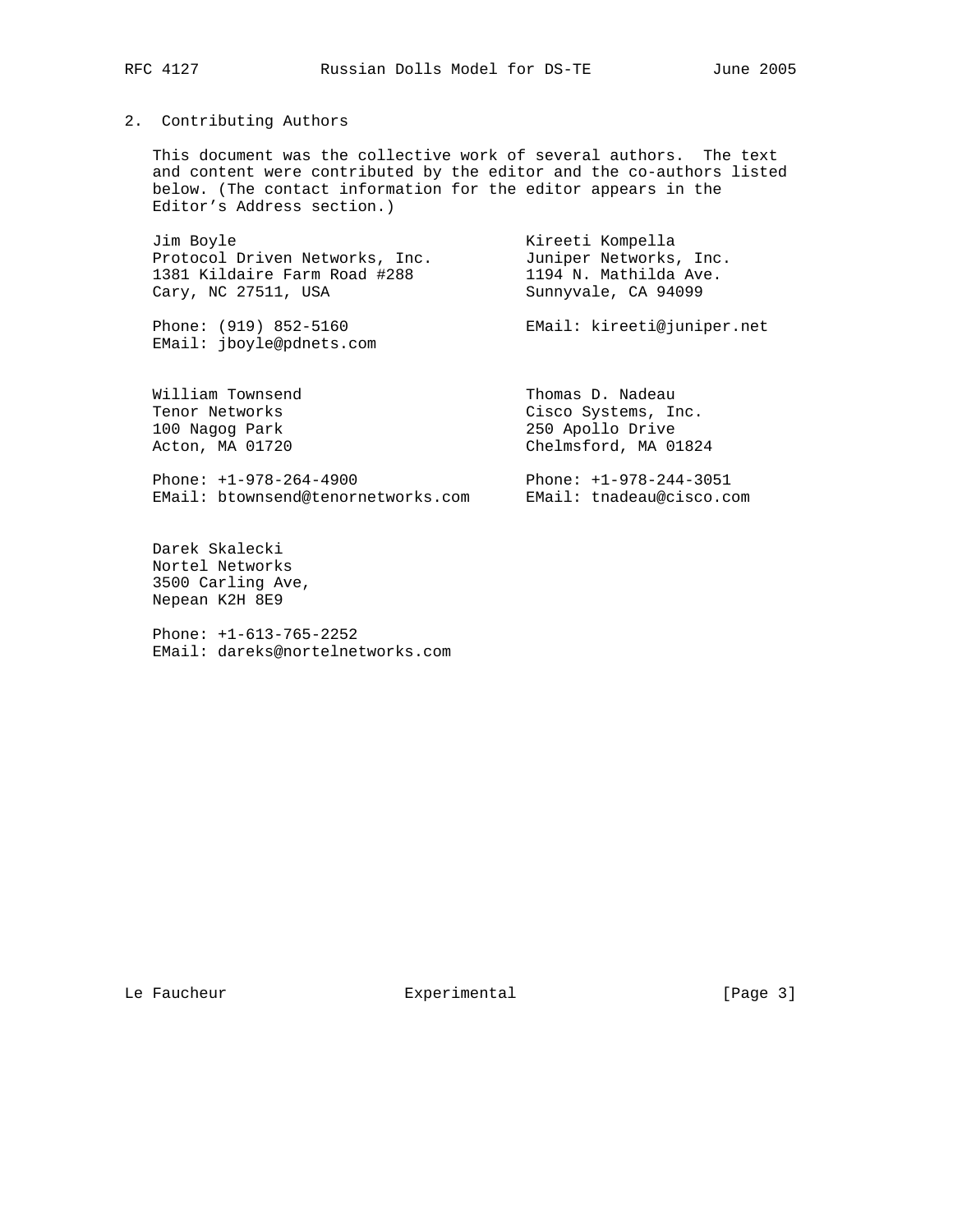# 3. Definitions

 For readability a number of definitions from [DSTE-REQ] are repeated here:

 Class-Type (CT): the set of Traffic Trunks crossing a link that is governed by a specific set of bandwidth constraints. CT is used for the purposes of link bandwidth allocation, constraint-based routing and admission control. A given Traffic Trunk belongs to the same CT on all links.

TE-Class: A pair of:

i. a Class-Type

 ii. a preemption priority allowed for that Class- Type. This means that an LSP transporting a Traffic Trunk from that Class-Type can use that preemption priority as the setup priority, the holding priority, or both.

 A number of recovery mechanisms under investigation or specification in the IETF take advantage of the concept of bandwidth sharing across particular sets of LSPs. "Shared Mesh Restoration" in [GMPLS-RECOV] and "Facility-based Computation Model" in [MPLS-BACKUP] are example mechanisms that increase bandwidth efficiency by sharing bandwidth across backup LSPs protecting against independent failures. To ensure that the notion of "Reserved (CTc)" introduced in [DSTE-REQ] is compatible with such a concept of bandwidth sharing across multiple LSPs, the wording of the "Reserved (CTc)" definition provided in [DSTE-REQ] is generalized into the following:

Reserved (CTc): For a given Class-Type CTc (  $0 \leq c \leq \text{MaxCT}$  ), let us define "Reserved(CTc)" as the total amount of the bandwidth reserved by all the established LSPs which belong to CTc.

 With this generalization, the Russian Dolls Model definition provided in this document is compatible with Shared Mesh Restoration defined in [GMPLS-RECOV], so that DS-TE and Shared Mesh Protection can operate simultaneously. This assumes that Shared Mesh Restoration operates independently within each DS-TE Class-Type and does not operate across Class-Types (for example, backup LSPs protecting Primary LSPs of CTx also need to belong to CTx; Excess Traffic LSPs sharing bandwidth with Backup LSPs of CTx also need to belong to CTx).

Le Faucheur  $\qquad \qquad$  Experimental  $\qquad \qquad$  [Page 4]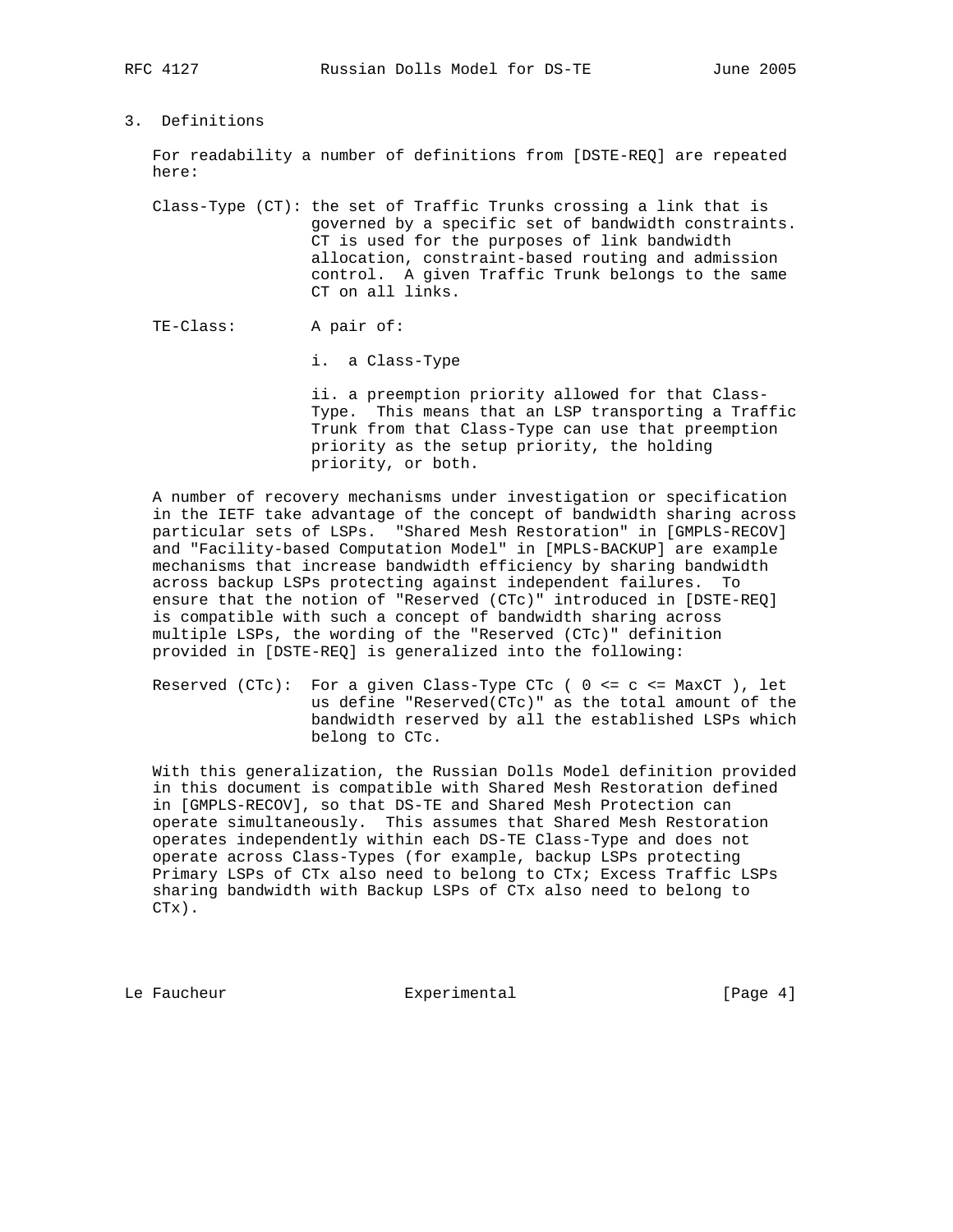We also introduce the following definition:

Reserved(CTb,q): Let us define "Reserved(CTb,q)" as the total amount of the bandwidth reserved by all the established LSPs that belong to CTb and have a holding priority of q. Note that if q and CTb do not form one of the 8 possible configured TE-Classes, then there cannot be any established LSPs that belongs to CTb and has a holding priority of q; therefore, in this case,  $Reserved(CTb,q) = 0.$ 

4. Russian Dolls Model Definition

RDM is defined in the following manner:

- o Maximum Number of Bandwidth Constraints (MaxBC)= Maximum Number of Class-Types (MaxCT) = 8
- o for each value of b in the range  $0 \le b \le (MaxCT 1)$ : SUM (Reserved (CTc)) <= BCb, where the SUM is across all values of c in the range  $b \leq c \leq (MaxCT - 1)$
- o BC0= Maximum Reservable Bandwidth, so that SUM (Reserved(CTc)) <= Max-Reservable-Bw, where the SUM is across all values of c in the range  $0 \leq c \leq (\text{MaxCT} - 1)$

 A DS-TE LSR implementing RDM MUST support enforcement of Bandwidth Constraints in compliance with this definition.

Both preemption within a CT and across CTs is allowed.

 Where 8 CTs are active, the RDM Bandwidth Constraints can also be expressed in the following way:

- All LSPs from CT7 use no more than BC7

- All LSPs from CT6 and CT7 use no more than BC6
- All LSPs from CT5, CT6 and CT7 use no more than BC5
- etc.
- All LSPs from CT0, CT1, ..., CT7 use no more than BC0 = "Maximum Reservable Bandwidth"

Le Faucheur  $\qquad \qquad$  Experimental  $\qquad \qquad$  [Page 5]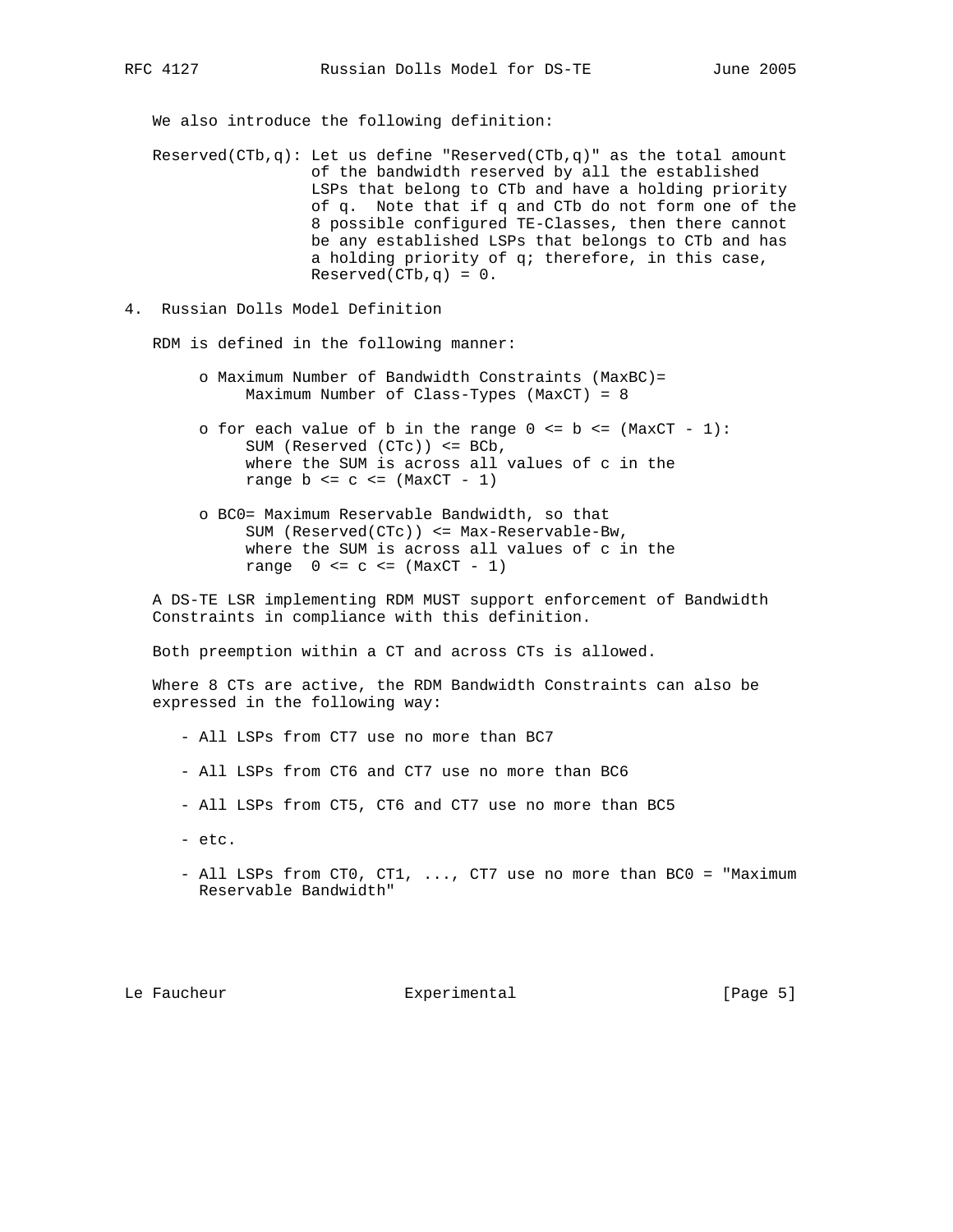Purely for illustration purposes, the diagram below represents the Russian Dolls Bandwidth Constraints Model in a pictorial manner when 3 Class-Types are active:

| T-------------T | I CT2 I CT2+CT1 I                  | $CT2+CT1+CT0$ |  |
|-----------------|------------------------------------|---------------|--|
|                 |                                    |               |  |
|                 |                                    |               |  |
|                 | T--------------------------------T |               |  |
|                 |                                    |               |  |

 While simpler Bandwidth Constraints models or, conversely, more flexible/sophisticated Bandwidth Constraints models can be defined, the Russian Dolls Model is attractive in some DS-TE environments for the following reasons:

- Although it is a little less intuitive than the Maximum Allocation Model (see [DSTE-MAM]), RDM is still a simple model to conceptualize.
- RDM can be used simultaneously to ensure bandwidth efficiency and to protect against QoS degradation of all CTs, whether preemption is used or not.
- RDM can be used in conjunction with preemption to simultaneously achieve (i) isolation across CTs (so that each CT is guaranteed its share of bandwidth no matter the level of contention by other classes), (ii) bandwidth efficiency, and (iii) protection against QoS degradation of all CTs.
- RDM only requires limited protocol extensions such as the ones defined in [DSTE-PROTO].

 RDM may not be attractive in some DS-TE environments for the following reasons:

 - if the usage of preemption is precluded for some administrative reason, while RDM can still ensure bandwidth efficiency and protection against QoS degradation of all CTs, RDM cannot guarantee isolation across Class-Types.

 Additional considerations on the properties of RDM can be found in [BC-CONS] and [BC-MODEL].

Le Faucheur **Experimental** Experimental [Page 6]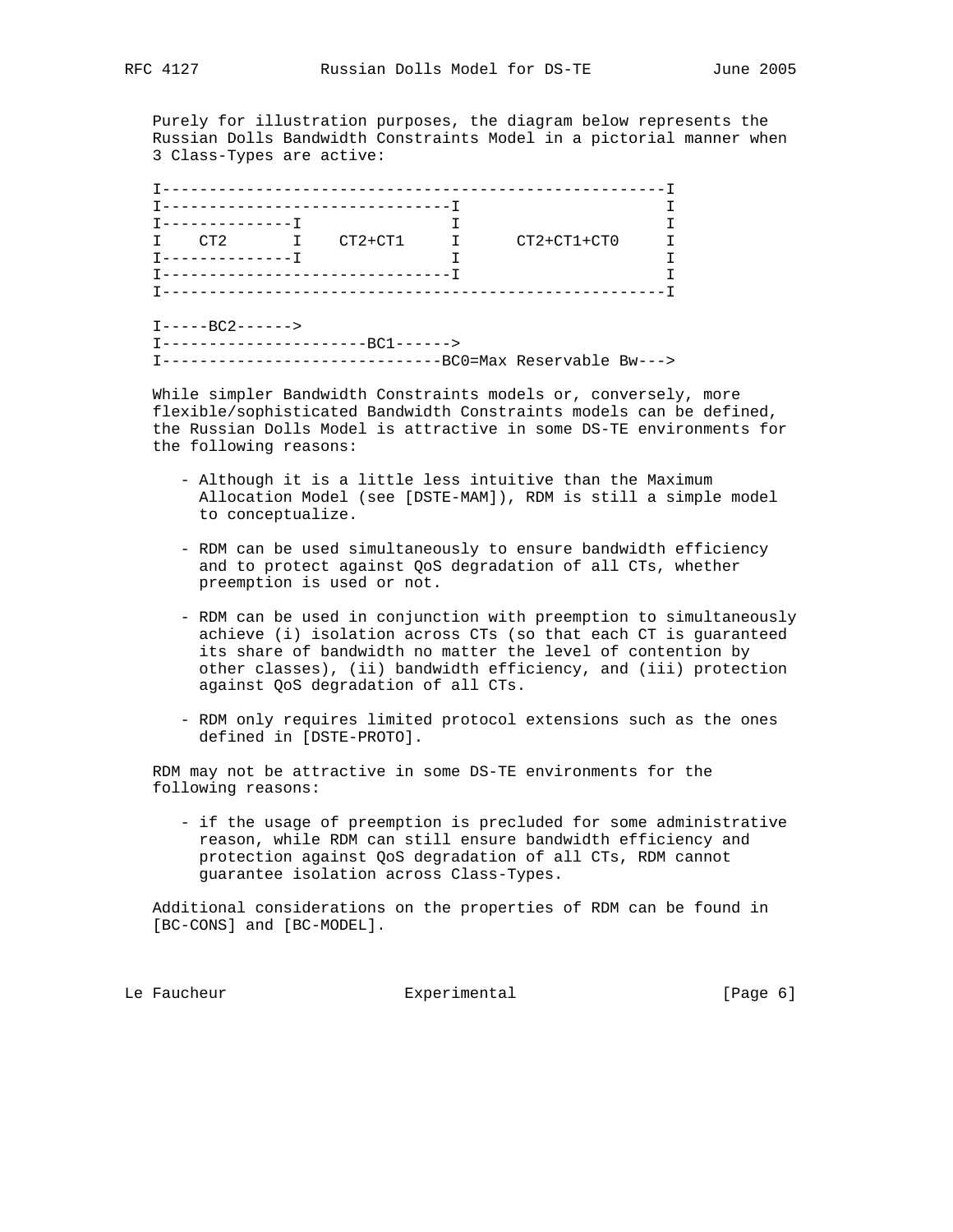As a simple example usage of the "Russian Dolls" Bandwidth Constraints Model, a network administrator, using one CT for Voice (CT1) and one CT for data (CT0), might configure on a given link:

- BC0 = Max-Reservable Bw = 2.5 Gb/s (i.e., Voice + Data is limited to 2.5 Gb/s)
- BC1 = 1.5 Gb/s (i.e., Voice is limited to 1.5 Gb/s).
- 5. Example Formulas for Computing "Unreserved TE-Class [i]" with Russian Dolls Model

 As specified in [DSTE-PROTO], formulas for computing "Unreserved TE- Class [i]" MUST reflect all of the Bandwidth Constraints relevant to the CT associated with TE-Class[i], and thus, depend on the Bandwidth Constraints Model. Thus, a DS-TE LSR implementing RDM MUST reflect the RDM Bandwidth Constraints defined in section 4 above when computing "Unreserved TE-Class [i]".

 As explained in [DSTE-PROTO], the details of admission control algorithms, as well as formulas for computing "Unreserved TE-Class [i]", are outside the scope of the IETF work. Keeping that in mind, we provide in this section an example for illustration purposes, of how values for the unreserved bandwidth for TE-Class[i] might be computed with RDM. In the example, we assume the basic admission control algorithm, which simply deducts the exact bandwidth of any established LSP from all of the Bandwidth Constraints relevant to the CT associated with that LSP.

We assume that:

TE-Class [i] <--> < CTc , preemption p>

in the configured TE-Class mapping.

 For readability, formulas are first shown assuming only 3 CTs are active. The formulas are then extended to cover the cases where more CTs are used.

 If CTc = CT0, then "Unreserved TE-Class [i]" =  $[BC0 - SUM (Reserved(CTb,q))]$  for q <= p and 0 <= b <= 2 If CTc = CT1, then "Unreserved TE-Class [i]" = MIN [  $[BC1 - SUM (Reserved(CTb,q) )]$  for q <= p and  $1 \le b \le 2$ ,  $[BC0 - SUM (Reserved(CTb,q) )]$  for q <= p and 0 <= b <= 2 ]

Le Faucheur **Experimental** Experimental [Page 7]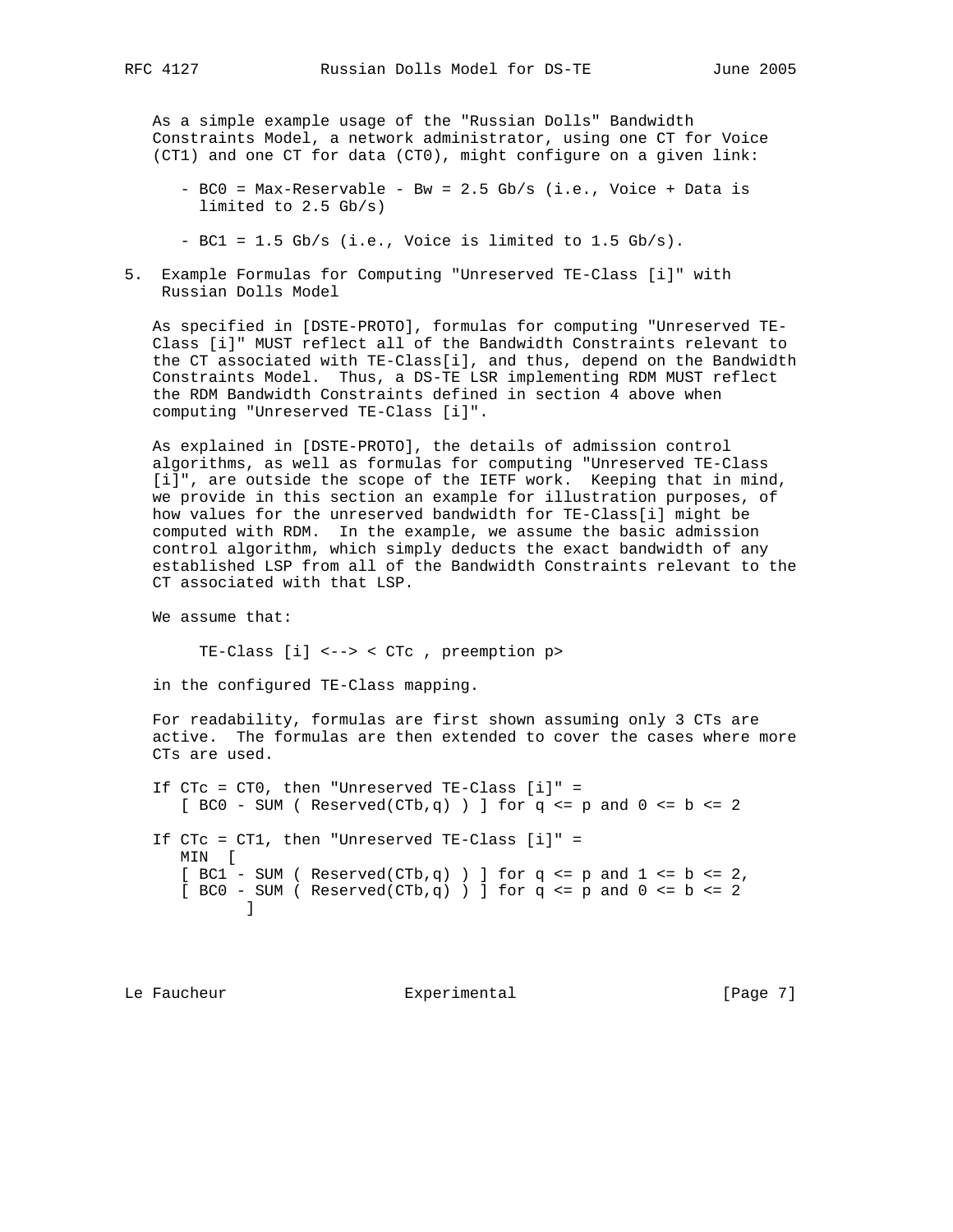```
 If CTc = CT2, then "Unreserved TE-Class [i]" =
     MIN [
    [BC2 - SUM (Reserved(CTb,q) )] for q <= p and 2 <= b <= 2,
    [BC1 - SUM (Reserved(CTb,q) )] for q <= p and 1 <= b <= 2,
    [BC0 - SUM (Reserved(CTb,q) )] for q <= p and 0 <= b <= 2
]
```
 The formula can be generalized to 8 active CTs and expressed in a more compact way in the following:

```
 "Unreserved TE-Class [i]" =
    MIN [
  [ BCc - SUM ( Reserved(CTb,q) ) ] for q <= p and c <= b <= 7,
  [BC(c-1) - SUM (Reserved(CTb,q)) ] for q <= p and (c-1) <= b <= 7,
. . .
  [BC0 - SUM (Reserved(CTb,q) )] for q <= p and 0 <= b <= 7,
]
```
where:

 TE-Class [i] <--> < CTc , preemption p> in the configured TE-Class mapping.

6. Receiving Both Maximum Reservable Bandwidth and Bandwidth Constraints sub-TLVs

 [DSTE-PROTO] states that "A DS-TE LSR, which does advertise BCs, MUST use the new "Bandwidth Constraints" sub-TLV (in addition to the existing Maximum Reservable Bandwidth sub-TLV) to do so."

 With RDM, BC0 is equal to the Maximum Reservable Bandwidth because they both represent the aggregate constraint across all CTs. Thus, a DS-TE LSR, receiving both the "Maximum Reservable Bw" sub-TLV and the new "Bandwidth Constraints" sub-TLV (which contains BC0) for a given link where the RDM model is used, MAY ignore the "Maximum Reservable Bw" sub-TLV.

7. Security Considerations

 Security considerations related to the use of DS-TE are discussed in [DSTE-PROTO]. Those apply independently of the Bandwidth Constraints Model, including RDM specified in this document.

8. IANA Considerations

 [DSTE-PROTO] defines a new name space for "Bandwidth Constraints Model Id". The guidelines for allocation of values in that name space are detailed in section 13.1 of [DSTE-PROTO]. In accordance

Le Faucheur  $\Box$  Experimental  $\Box$  [Page 8]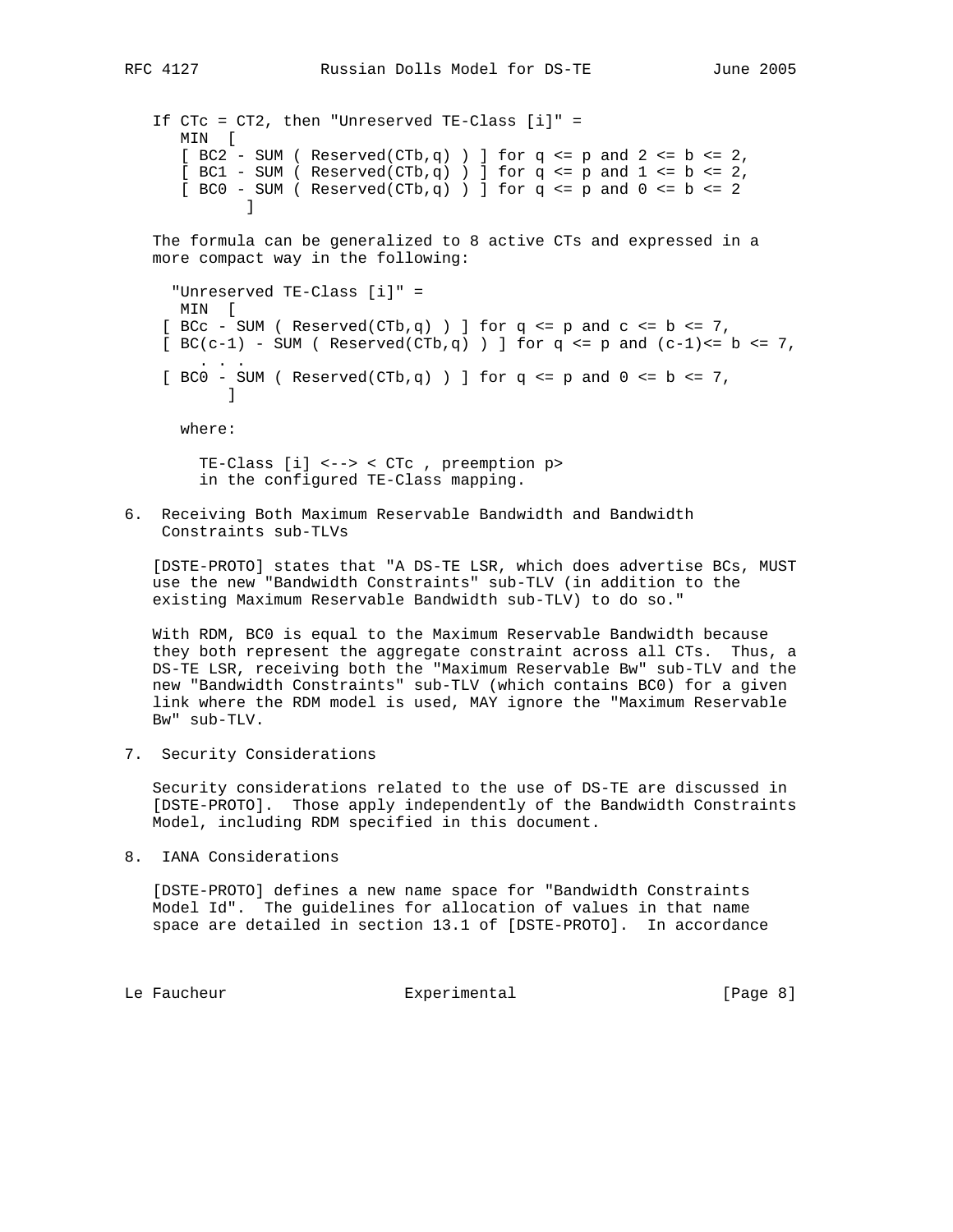with these guidelines, the IANA has assigned a Bandwidth Constraints Model Id for RDM from the range 0-239 (which is to be managed as per the "Specification Required" policy defined in [IANA-CONS]).

Bandwidth Constraints Model Id 0 was allocated by IANA to RDM.

9. Acknowledgements

 We thank Martin Tatham for his key contribution in this work. Tatiana Renko is also warmly thanked for her instantiation of the Russian Doll.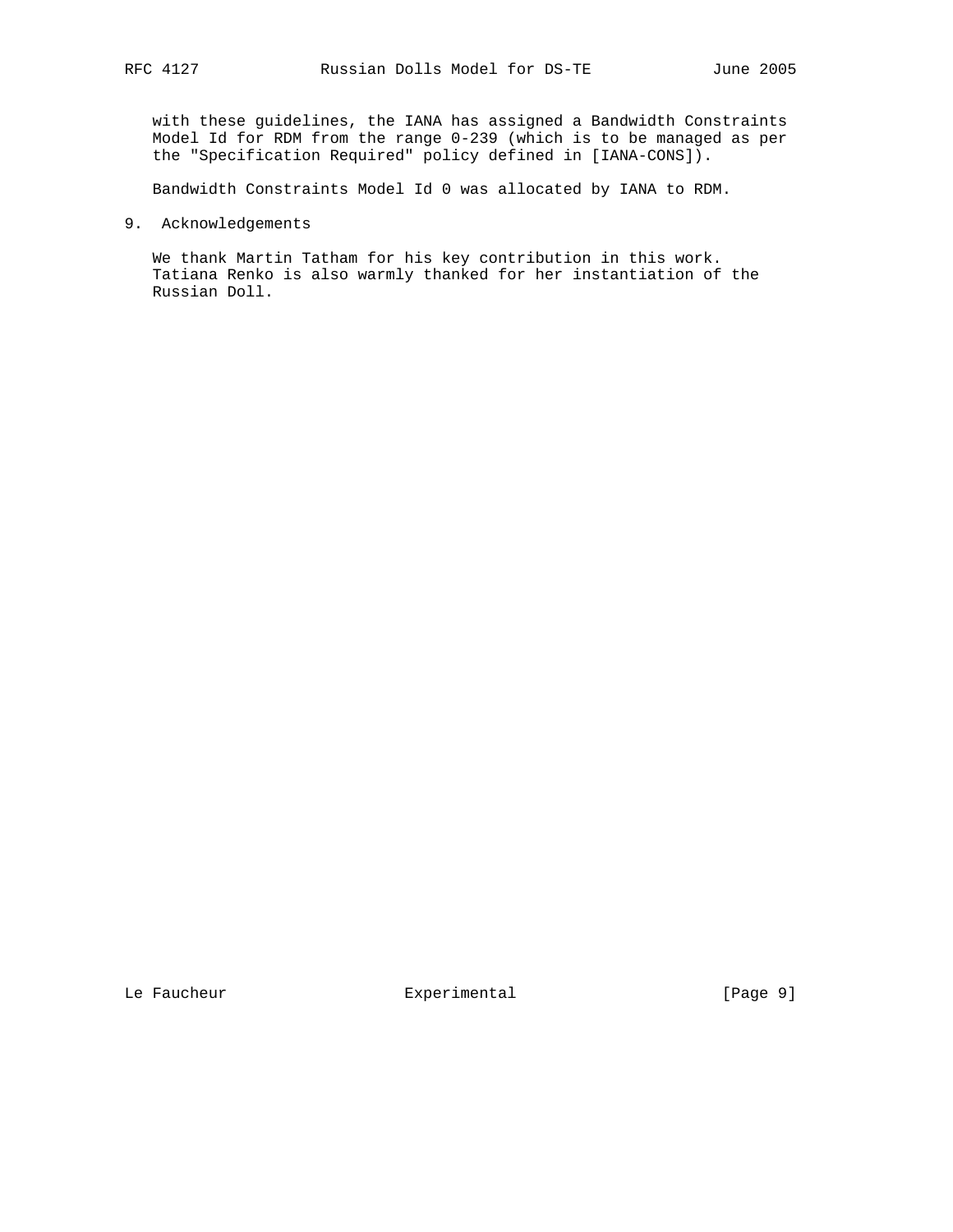Appendix A: Addressing [DSTE-REQ] Scenarios

 This appendix provides examples of how the Russian Dolls Bandwidth Constraints Model can be used to support each of the scenarios described in [DSTE-REQ].

A.1. Scenario 1: Limiting Amount of Voice

By configuring on every link:

- Bandwidth Constraint 1 (for CT1 = Voice) = "certain percentage" of link capacity
- BC0 (for CT1=Voice + CT0=Data) = link capacity

By configuring:

- every CT1/Voice TE-LSP with preemption = 0
- every CT0/Data TE-LSP with preemption = 1

DS-TE with the Russian Dolls Model will address all the requirements:

- amount of Voice traffic limited to desired percentage on every link
- data traffic capable of using all remaining link capacity
- voice traffic capable of preempting other traffic
- A.2. Scenario 2: Maintain Relative Proportion of Traffic Classes

By configuring on every link:

- BC2 (for CT2) = e.g., 45%
- BC1 (for CT1+CT2) = e.g., 80%
- $-$  BC0 (for CT0+CT1+CT2) = e.g., 100%

 DS-TE with the RDM will ensure that the amount of traffic of each CT established on a link is within acceptable levels as compared to the resources allocated to the corresponding Diffserv Per Hop Behaviors (PHBs) regardless of which order the LSPs are routed in, regardless of which preemption priorities are used by which LSPs and regardless of failure situations.

Le Faucheur **Experimental** [Page 10]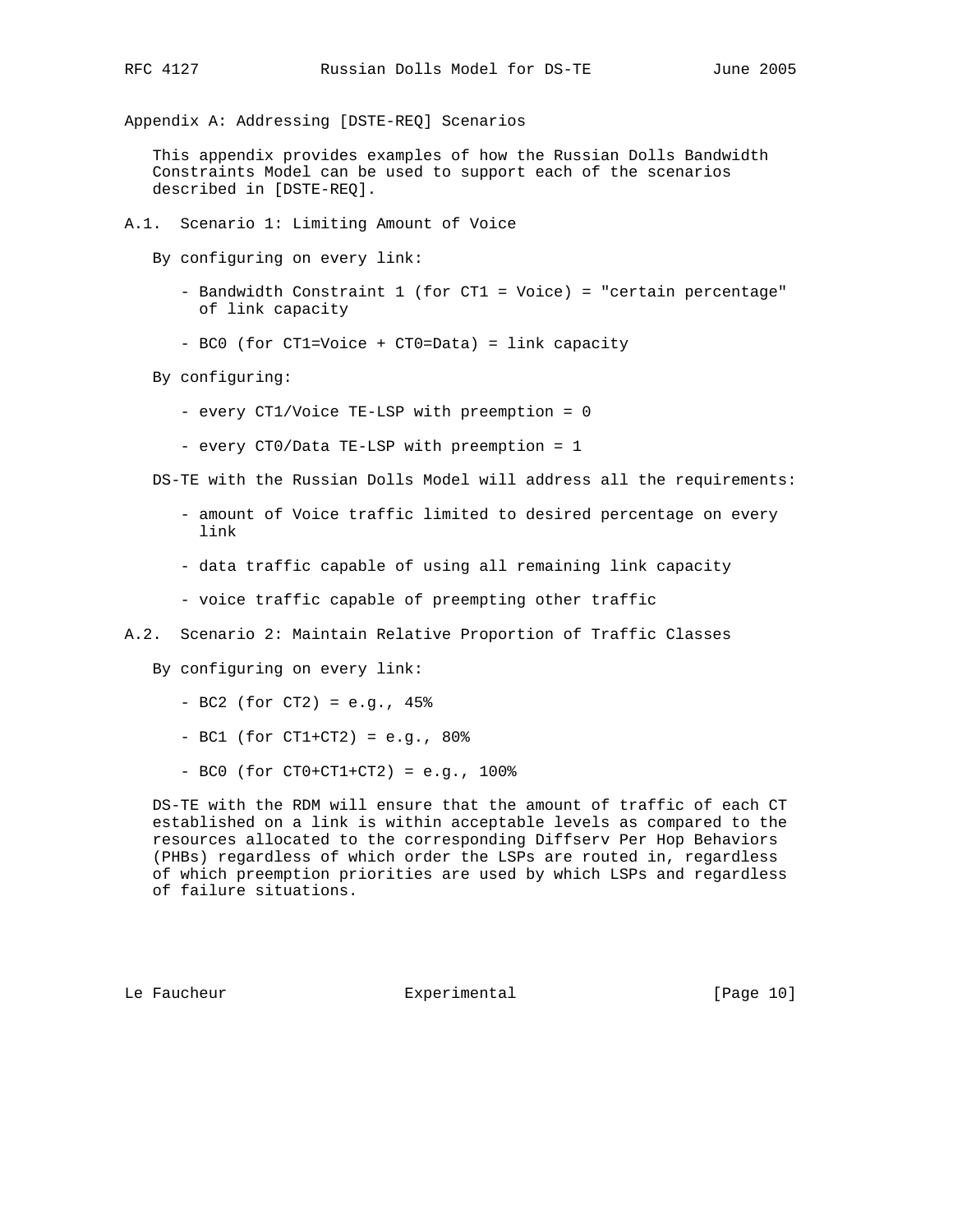By also configuring:

- every CT2/Voice TE-LSP with preemption = 0
- every CT1/Premium Data TE-LSP with preemption = 1
- every CT0/Best-Effort TE-LSP with preemption = 2

DS-TE with the Russian Dolls Model will also ensure that:

- CT2 Voice LSPs always have first preemption priority in order to use the CT2 capacity
- CT1 Premium Data LSPs always have second preemption priority in order to use the CT1 capacity
- Best-Effort can use up to link capacity of what is left by CT2 and CT1.

 Optional automatic adjustment of Diffserv scheduling configuration could be used for maintaining very strict relationships between the amounts of established traffic of each Class Type and corresponding Diffserv resources.

A.3. Scenario 3: Guaranteed Bandwidth Services

By configuring on every link:

- BC1 (for CT1) = "given" percentage of link bandwidth (appropriate to achieve the Guaranteed Bandwidth service's QoS objectives)
- BC0 (for CT0+CT1) = 100% of link bandwidth

 DS-TE with the Russian Dolls Model will ensure that the amount of Guaranteed Bandwidth Traffic established on every link remains below the given percentage so that it will always meet its QoS objectives. At the same time, it will allow traffic engineering of the rest of the traffic such that links can be filled up.

Normative References

 [DSTE-REQ] Le Faucheur, F. and W. Lai, "Requirements for Support of Differentiated Services-aware MPLS Traffic Engineering", RFC 3564, July 2003.

Le Faucheur Experimental [Page 11]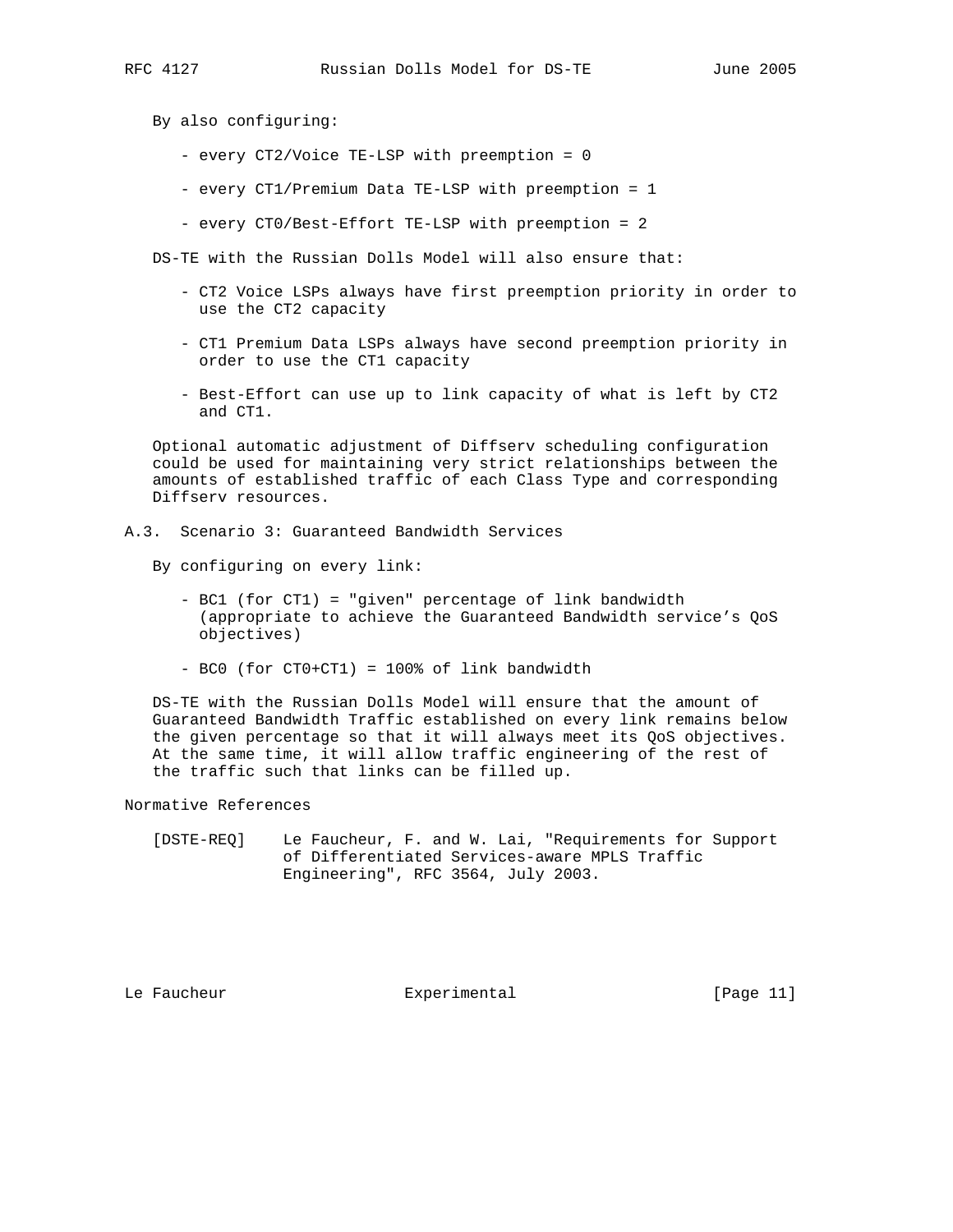- [DSTE-PROTO] Le Faucheur, F., Ed., "Protocol Extensions for Support of Diffserv-aware MPLS Traffic Engineering", RFC 4124, June 2005.
- [RFC2119] Bradner, S., "Key words for use in RFCs to Indicate Requirement Levels", BCP 14, RFC 2119, March 1997.
- [IANA-CONS] Narten, T. and H. Alvestrand, "Guidelines for Writing an IANA Considerations Section in RFCs", BCP 26, RFC 2434, October 1998.

Informative References

- [BC-CONS] Le Faucheur, F., "Considerations on Bandwidth Constraints Model for DS-TE", Work in Progress, June 2002.
- [BC-MODEL] Lai, W., "Bandwidth Constraints Models for Differentiated Services (Diffserv)-aware MPLS Traffic Engineering: Performance Evaluation", RFC 4128, June 2005.
- [DSTE-MAM] Le Faucheur, F. and W. Lai, "Maximum Allocation Bandwidth Constraints Model for Diffserv-aware MPLS Traffic Engineering", RFC 4125, June 2005.
- [GMPLS-RECOV] Lang, et al., "Generalized MPLS Recovery Functional Specification", Work in Progress.
- [MPLS-BACKUP] Vasseur, et al., "MPLS Traffic Engineering Fast Reroute: Bypass Tunnel Path Computation for Bandwidth Protection", Work in Progress.

Editor's Address

 Francois Le Faucheur Cisco Systems, Inc. Village d'Entreprise Green Side - Batiment T3 400, Avenue de Roumanille 06410 Biot-Sophia Antipolis France

 Phone: +33 4 97 23 26 19 EMail: flefauch@cisco.com

Le Faucheur Experimental [Page 12]